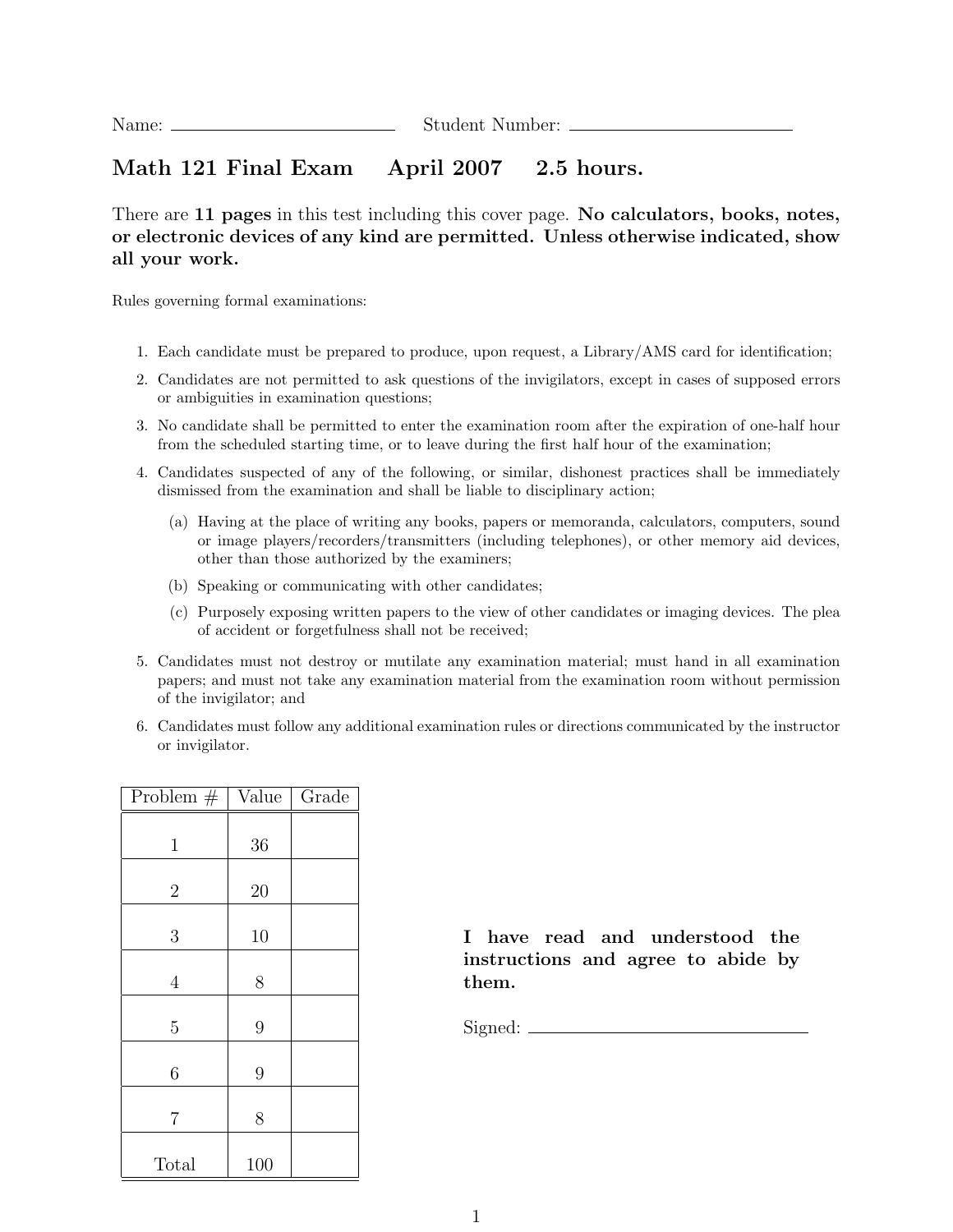1. ([36 marks]) Short-Answer Questions. Put your answer in the box provided but show your work also. Each question is worth 3 marks. Full marks will be given for correct answers placed in the box, but at most 1 mark will be given for incorrect answers. Unless otherwise stated, simplify your answers as much as possible.

| (a) Evaluate $\int (2y+1)^5 dy$ .                             |  |
|---------------------------------------------------------------|--|
|                                                               |  |
|                                                               |  |
| (b) Evaluate $\int_{e}^{\infty} \frac{1}{x(\ln(x))^{2}} dx$ . |  |

(c) Let 
$$
f(x) = \int_{e^x}^{0} \cos^3(t) dt
$$
. Find  $f'(x)$ .



(d) Calculate the volume of the solid obtained by rotating the region above the x-axis, below the curve  $y = \sin(x)/x$ , and between the lines  $x = \pi/2$  and  $x = \pi$  about the y-axis.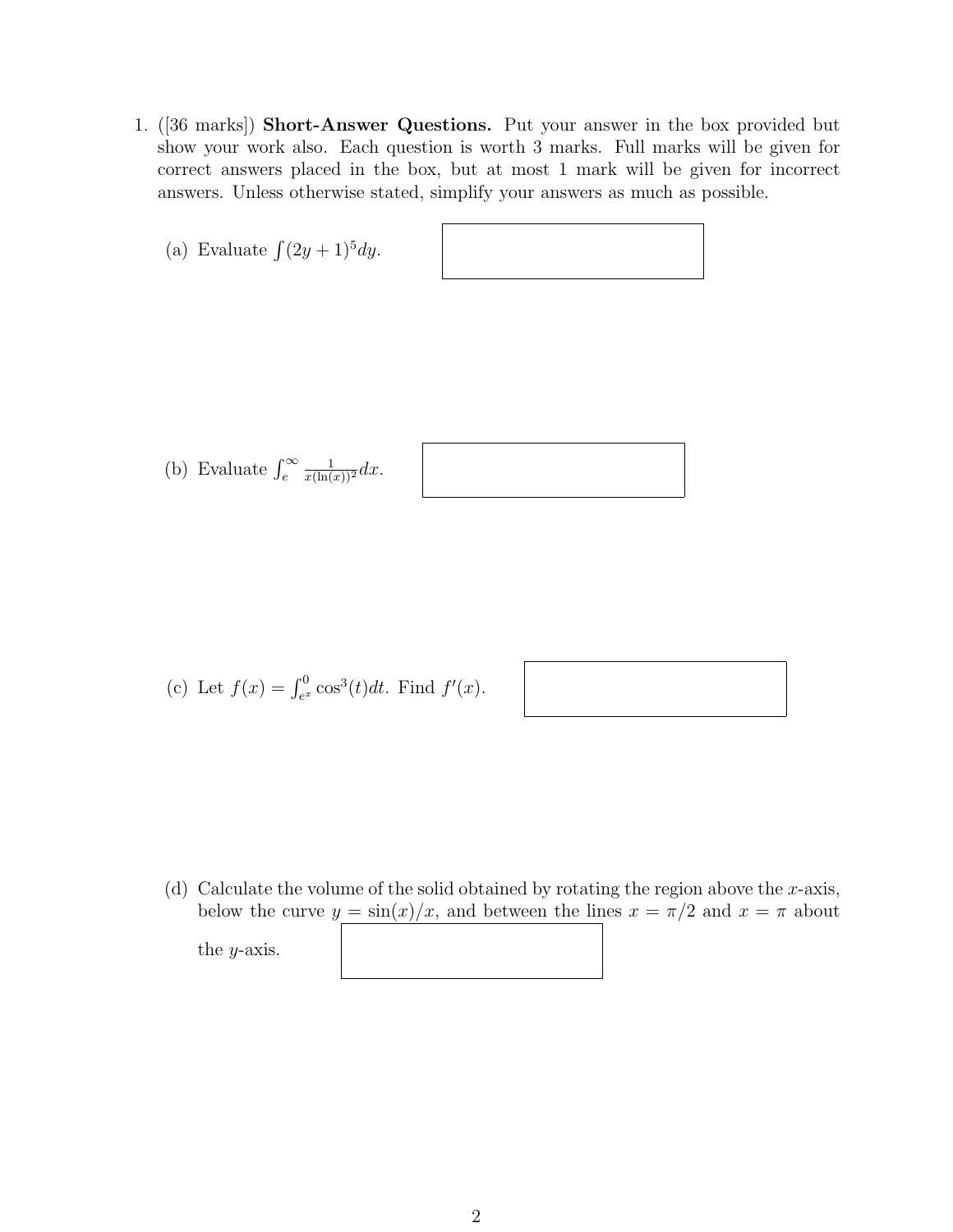(e) Find the first three nonzero terms in the power series representation in powers of  $x$ (i.e. the Maclaurin series) for  $\int_0^x t \cos(t^3) dt$ .

(f) Evaluate  $\sum_{k=2}^{\infty} 3^{k-1} 2^{-2k}$ .



(g) Find the general solution of the differential equation  $\frac{dy}{dx} = x^2 y^2$ .

(h) Solve the initial value problem  $\frac{dy}{dt} = (ty)^{-1}$ ,  $y(1) = 2$ .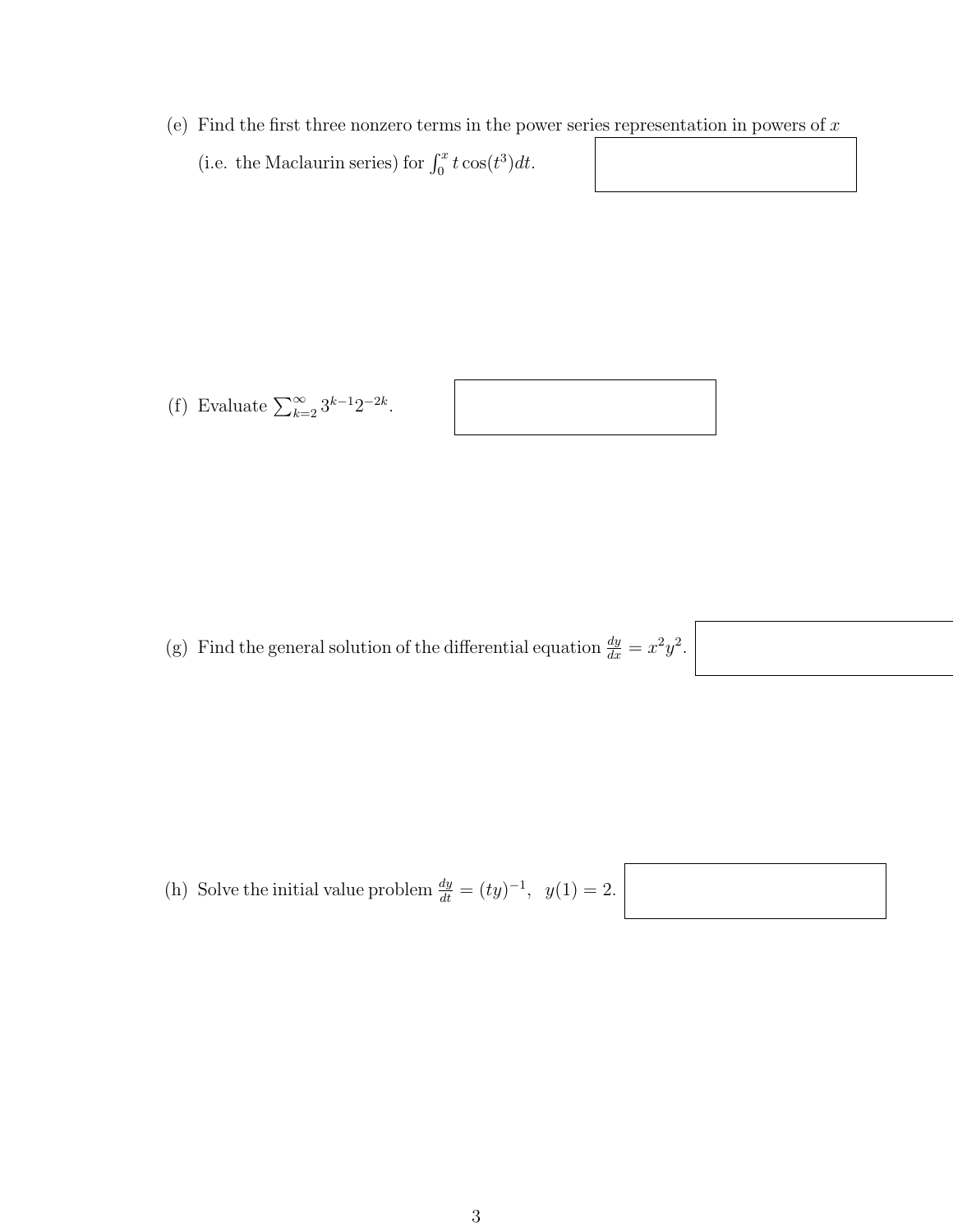(i) Evaluate  $\lim_{n\to\infty}\sum_{j=1}^n$ 1  $\frac{1}{n}\cos(\frac{j\pi}{2n}).$ 

(j) Find the midpoint rule approximation to  $\int_1^3$ 1  $\frac{1}{x}dx$  with  $n=3$ .



(k) Evaluate  $\int_{-1}^{1}$  $\frac{1}{x^{2/3}}dx$  or show that it diverges.

(1) Evaluate  $\lim_{x\to 0} \frac{1}{x^3}$  $rac{1}{x^3} \int_x^{2x} \sin(t^2) dt.$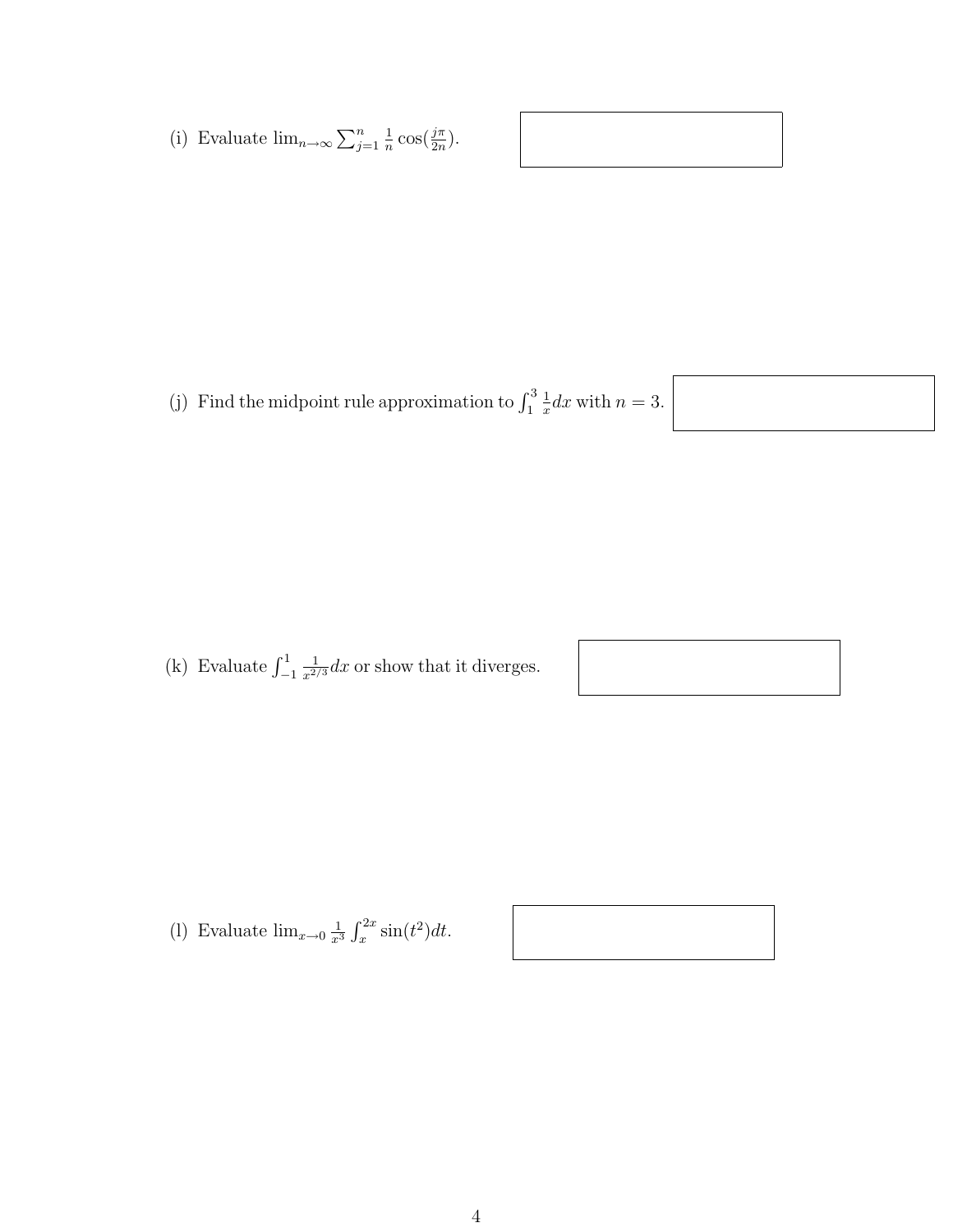Full-Solution Problems. In questions 2-6, justify your answers and show all your work.

- 2. ([5 marks each]) Evaluate the following integrals.
	- (a)

$$
\int \frac{x}{\sqrt{1-x^4}} dx.
$$

(b)

$$
\int_0^1 \frac{2x+3}{(x+1)^2} dx.
$$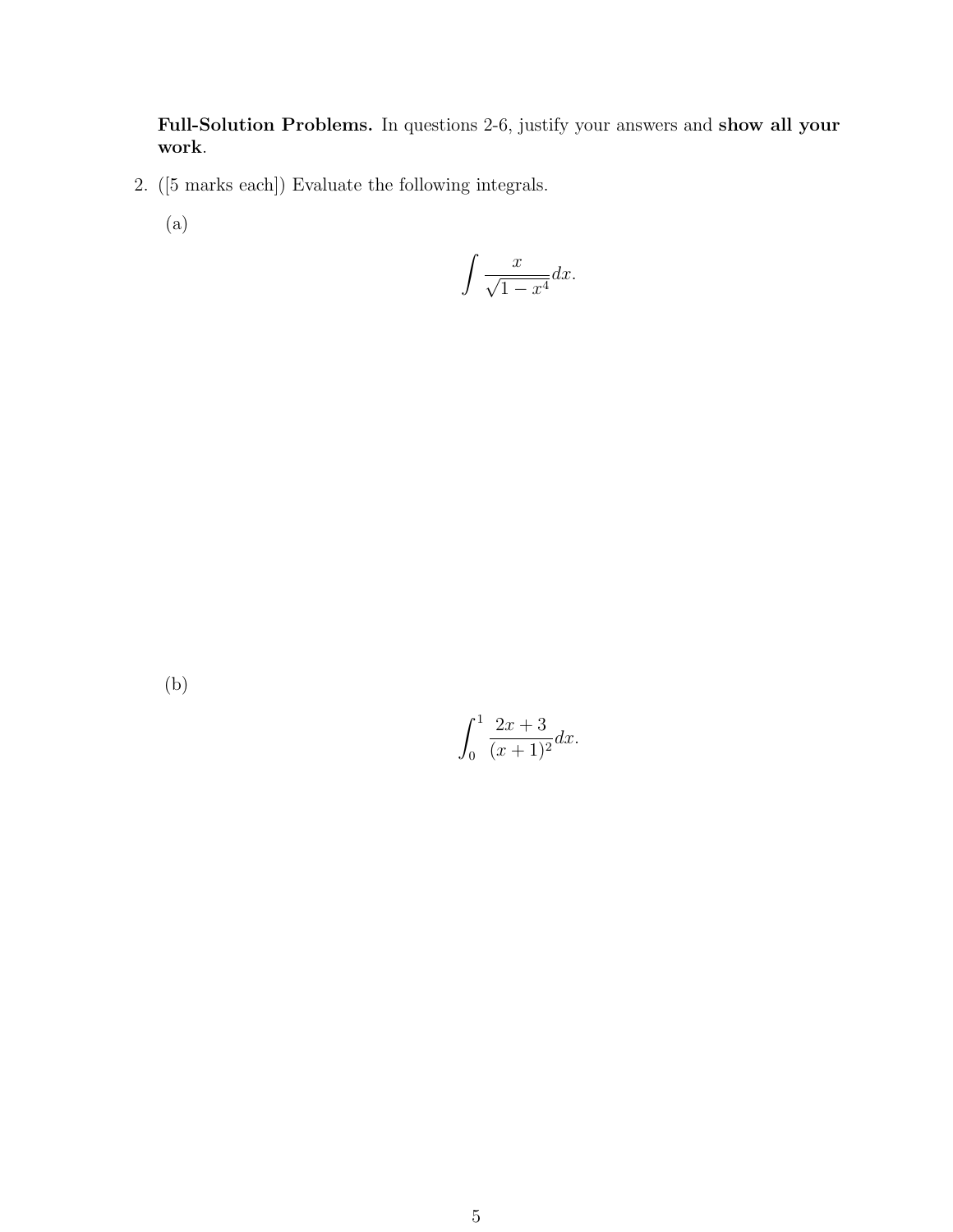(c)

$$
\int_0^{\pi/2} e^{-x} \cos(x) dx
$$

(d)

$$
\int \frac{1}{x[1+\ln^2(x)]^{3/2}} dx.
$$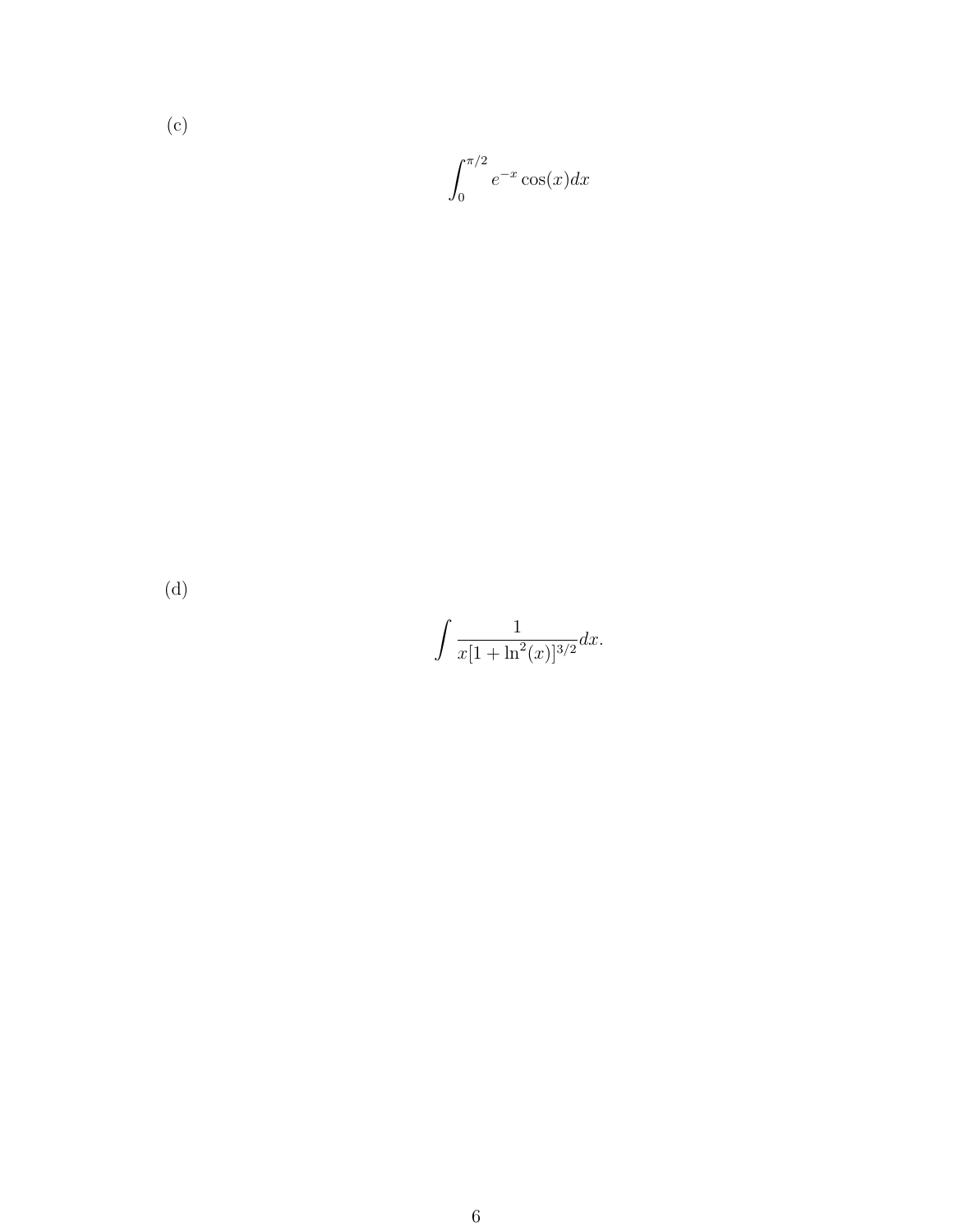3. (a) ([5 marks]) Sketch the bounded region that lies bewteen the curves  $y = 4 - x^2$ and  $y = (x - 2)^2$ , and find its area.

(b) ([5 marks]) Let R be the region under the curve  $y = e^{-x}$  and above the x-axis, for  $0 \le x \le 1$ . Find the x-coordinate of the centroid of R.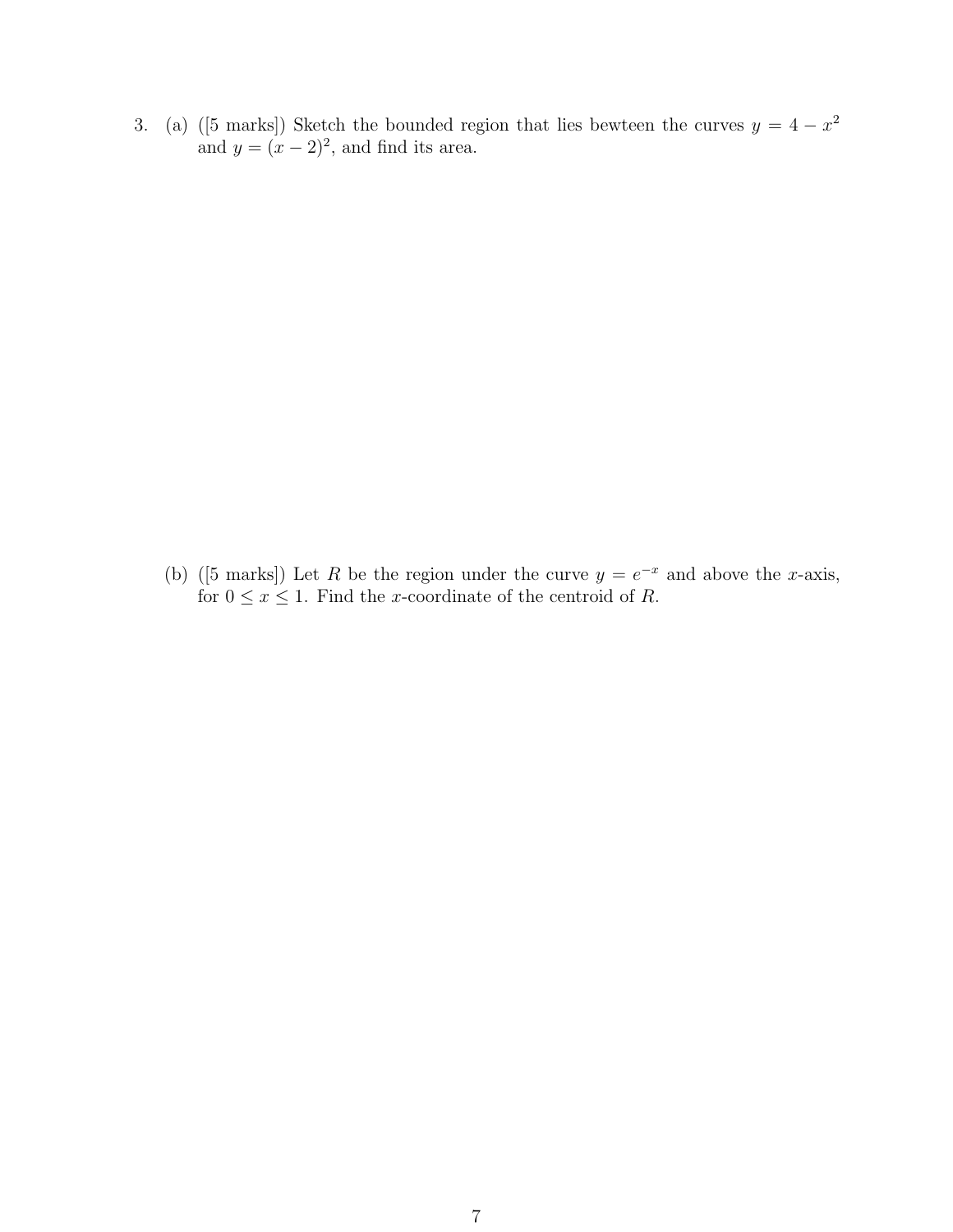4. ([8 marks]) Find the Maclaurin series (Taylor series about  $x = 0$ ) for the function  $\tan^{-1}(x^2)$ , and find its interval of convergence.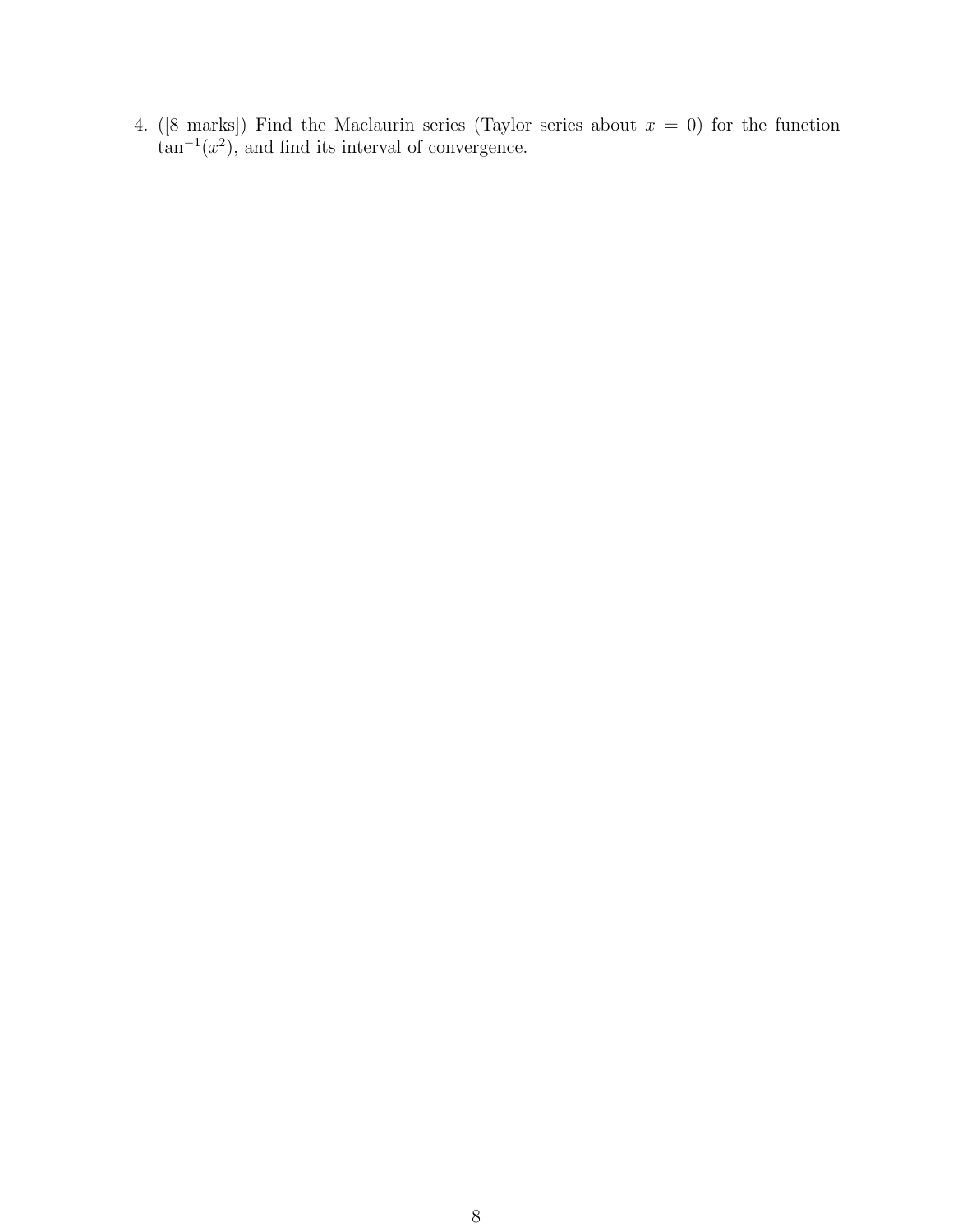5. Determine whether each series is absolutely convergent, conditionally convergent, or divergent (and justify your answer).

(a) ([4 marks]) 
$$
\sum_{k=1}^{\infty} \frac{2^{2k-1}}{3^k+k}
$$

(b) ([5 marks]) 
$$
\sum_{k=1}^{\infty} (-1)^k \sqrt{\frac{1+1/k}{k+3}}
$$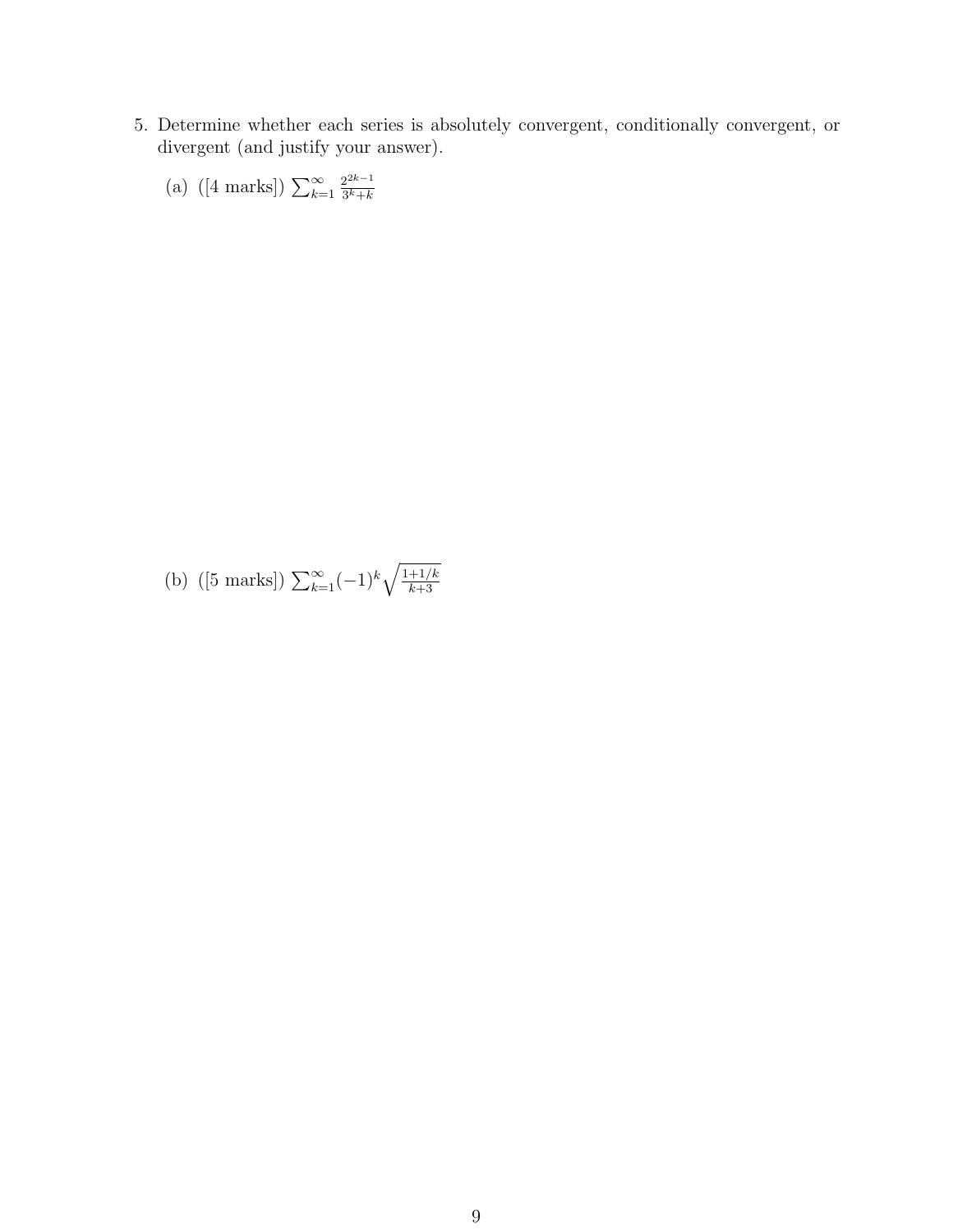6. ([9 marks]) Find all horizontal and vertical tangents of the parametric curve  $x = t^3 - 3t$ ,  $y = t<sup>2</sup>$ , and sketch it. Then find the area enclosed by the loop.